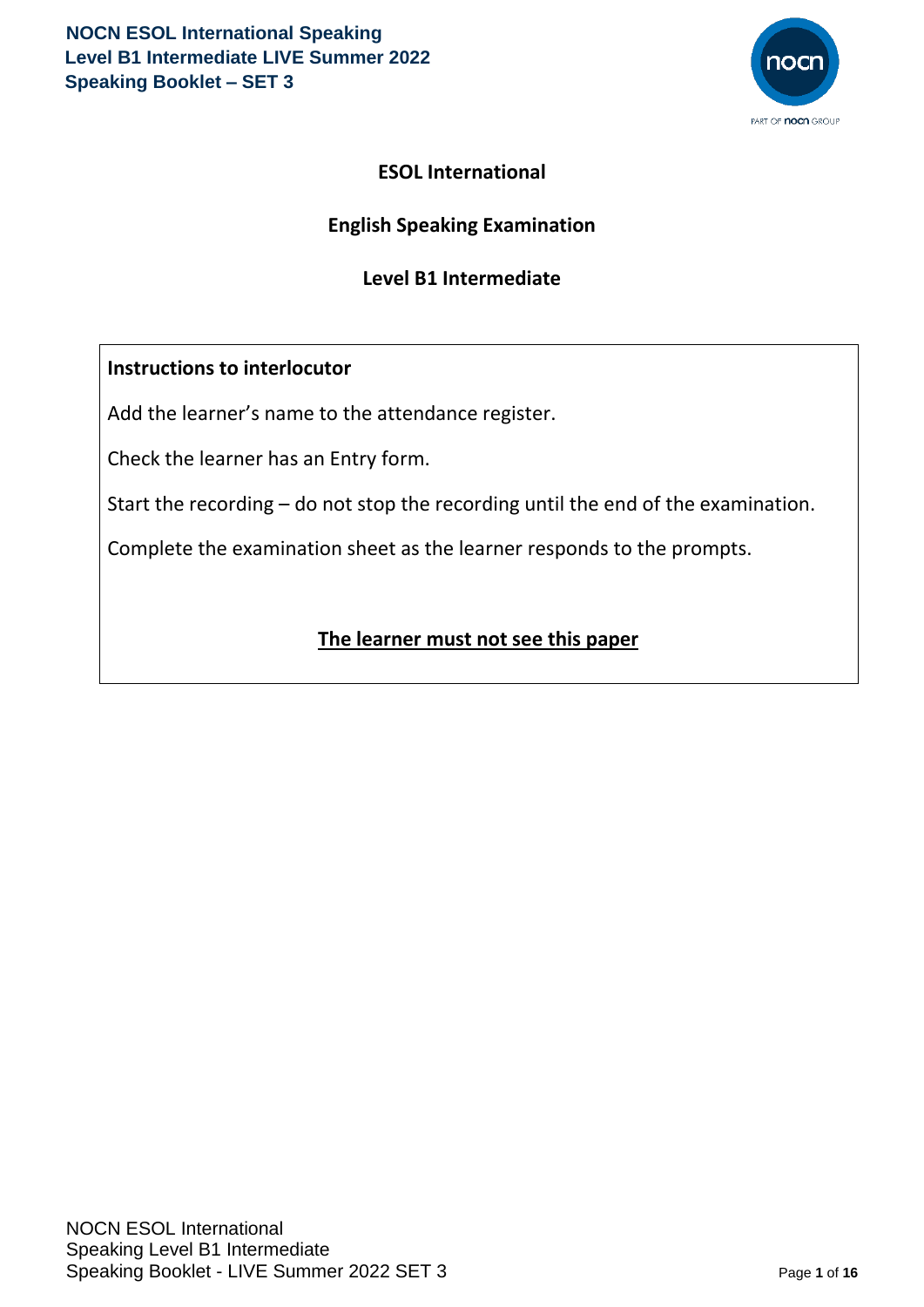

#### **Interlocutor:**

**My name is……………… and this is the NOCN Speaking Examination at Intermediate Level B1. Today is …………….. (date)**

**The learner's name is ……………………………. Please state your name for the recording ………………….. (learner's name).**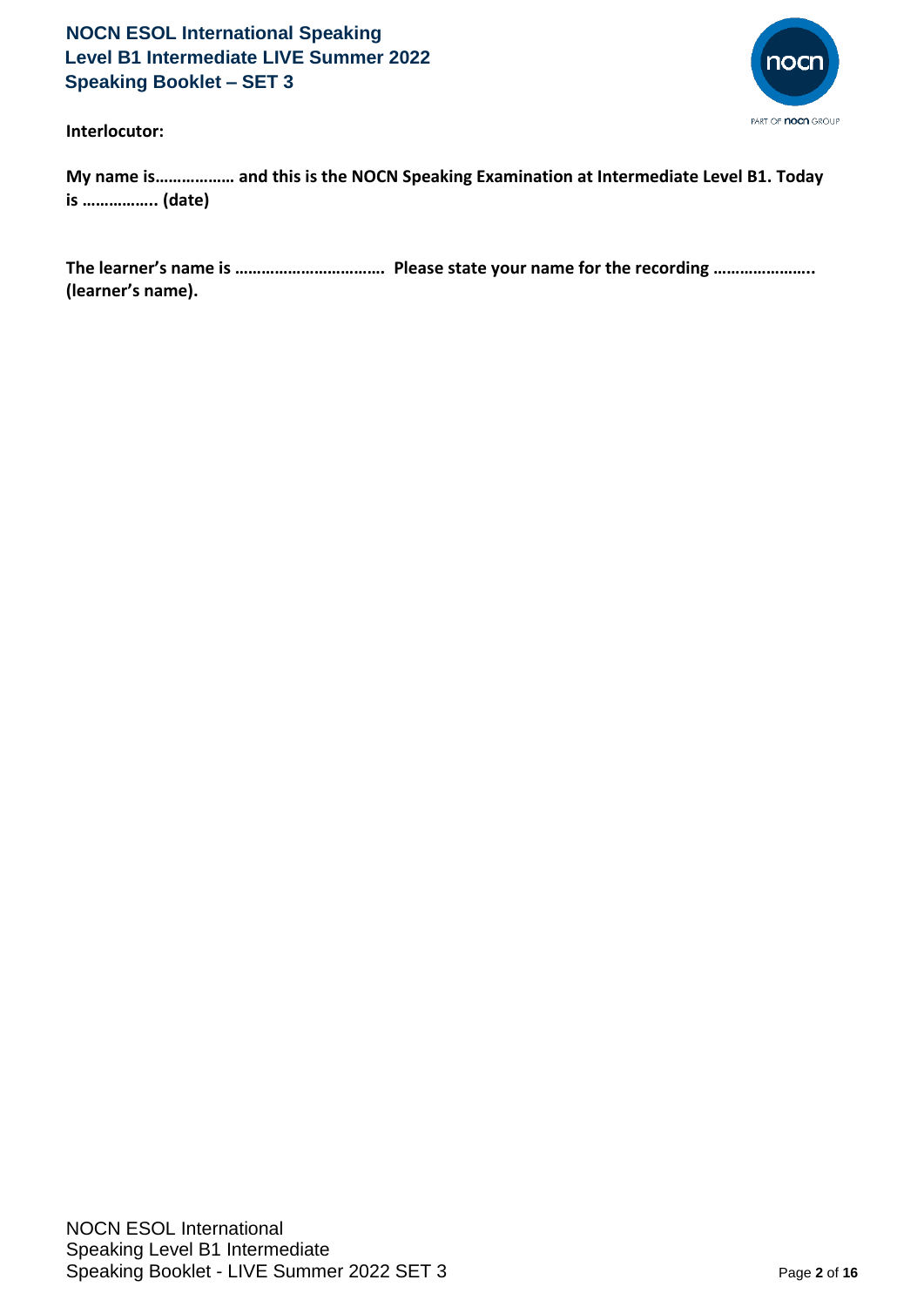

### **This is Part 1 of the Speaking Examination. (Approximately 1.5 minutes).**

#### **I am now going to ask you some questions. Please reply in full sentences.**

- **1.** Which month of the year do you like best? Why?
- **2.** Tell me about three places you like to visit with your friends.
- **3.** When do you practise your English? How?
- **4.** Can you tell me three interesting places people can visit in the town/village where you live?
- **5.** How often do you send text messages?

#### **Additional prompts allowed:**

*In Part 1, the interlocutor may ask additional questions to probe or clarify e.g. to extend the learner's answer if they have just given very short answers or to check that they have understood what the learner has said. The questions may be rephrased slightly to ensure that in questions where there are two parts, the learner responds fully.*

*The interlocutor may also give an example if it is clear that the learner is struggling to think of ideas. For example, in question 5, the interlocutor could prompt by asking why the candidate may send a text message if the learner is hesitant about the vocabulary. Interlocutors should be aiming to guide the learner towards language structures expected at this level.*

**Thank the learner.**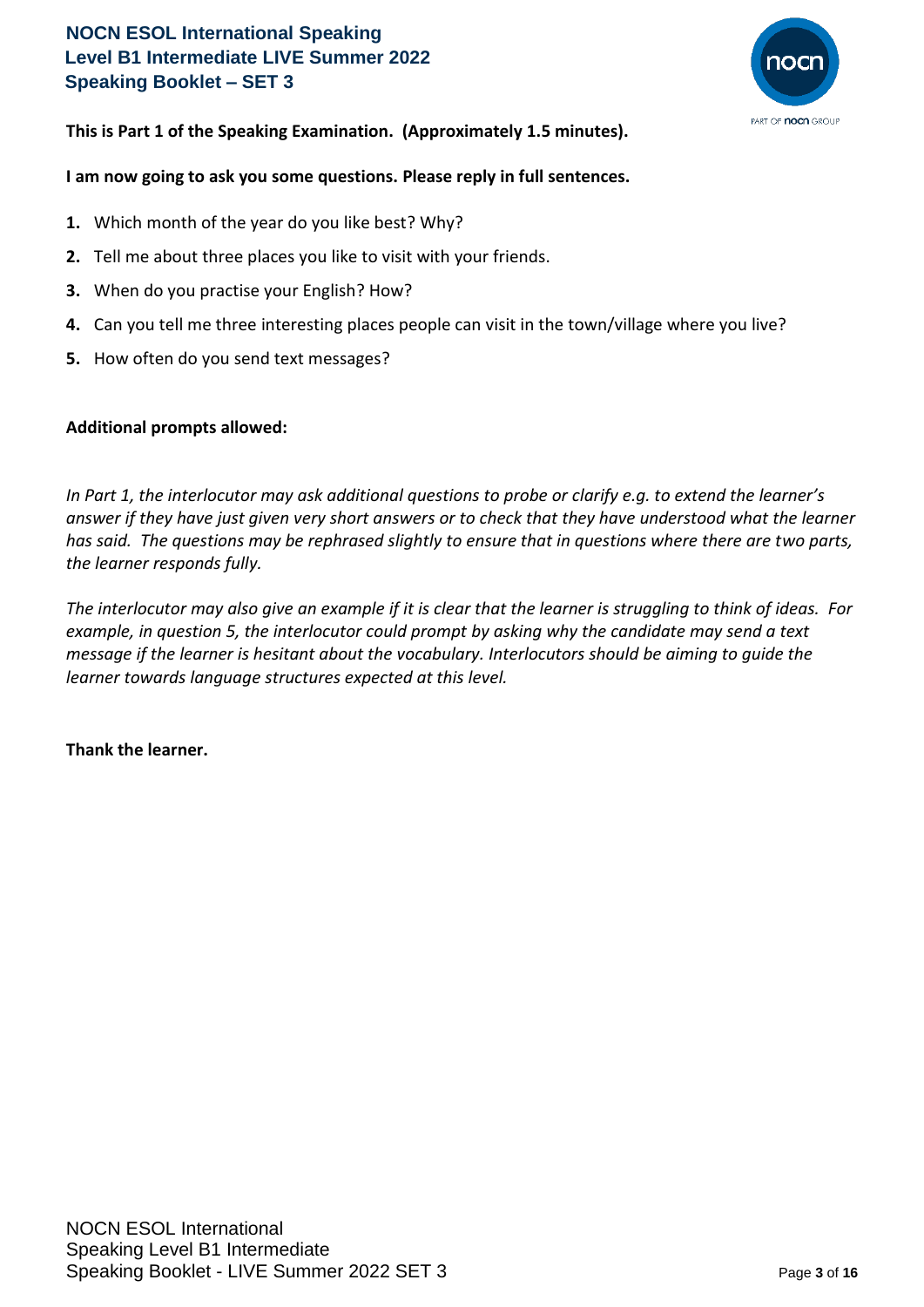

### **This is Part 2 of the Speaking Examination. (Approximately 3 minutes)**

*The interlocutor chooses two situations per learner, making sure that a mix of situations are used across the learners being examined. For each of the situations being used, give the learner the relevant prompt sheet. Ensure that the learner does not take the prompt sheet from the room.* 

# **Please listen carefully and tell me what you would say in these situations:**

(Interlocutor may repeat or rephrase the question, if necessary).

**Situation 1: A visitor has asked you about a good place to shop for gifts. Tell the visitor where they could shop. What would you say?**

**Situation 2: You made an appointment to see the dentist. You need to cancel the appointment and make another one. Telephone the dentist. What would you say?**

**Situation 3: You recently watched a film. You really enjoyed it. You tell your friend about the film, what it is called and why you enjoyed it. What would you say?**

**Situation 4: You bought a new game to play on your Xbox. When you got it home, you opened the box and it was empty. The sales assistant forgot to put the game in the box. Phone the shop. What would you say?**

#### **Additional prompts allowed:**

*The learner is expected to respond in a minimum of three sentences to each situation, including at least one compound sentence. The interlocutor may ask supplementary questions to gain a sufficiently detailed response.*

#### *Situation 1:*

*If the learner does not understand the vocabulary such as 'visitor' the interlocutor may rephrase.*

#### *Situation 2:*

*If the learner is struggling to think of ideas, they may be prompted by asking them to say why they need to cancel and when they would like a new appointment.*

### *Situation 3:*

*The learner may be prompted to talk about a film they like and to give details about the film.*

#### *Situation 4:*

*If the learner is struggling for ideas, they may be prompted to talk about how they feel, what they want the shop to do.* 

**Thank the learner.**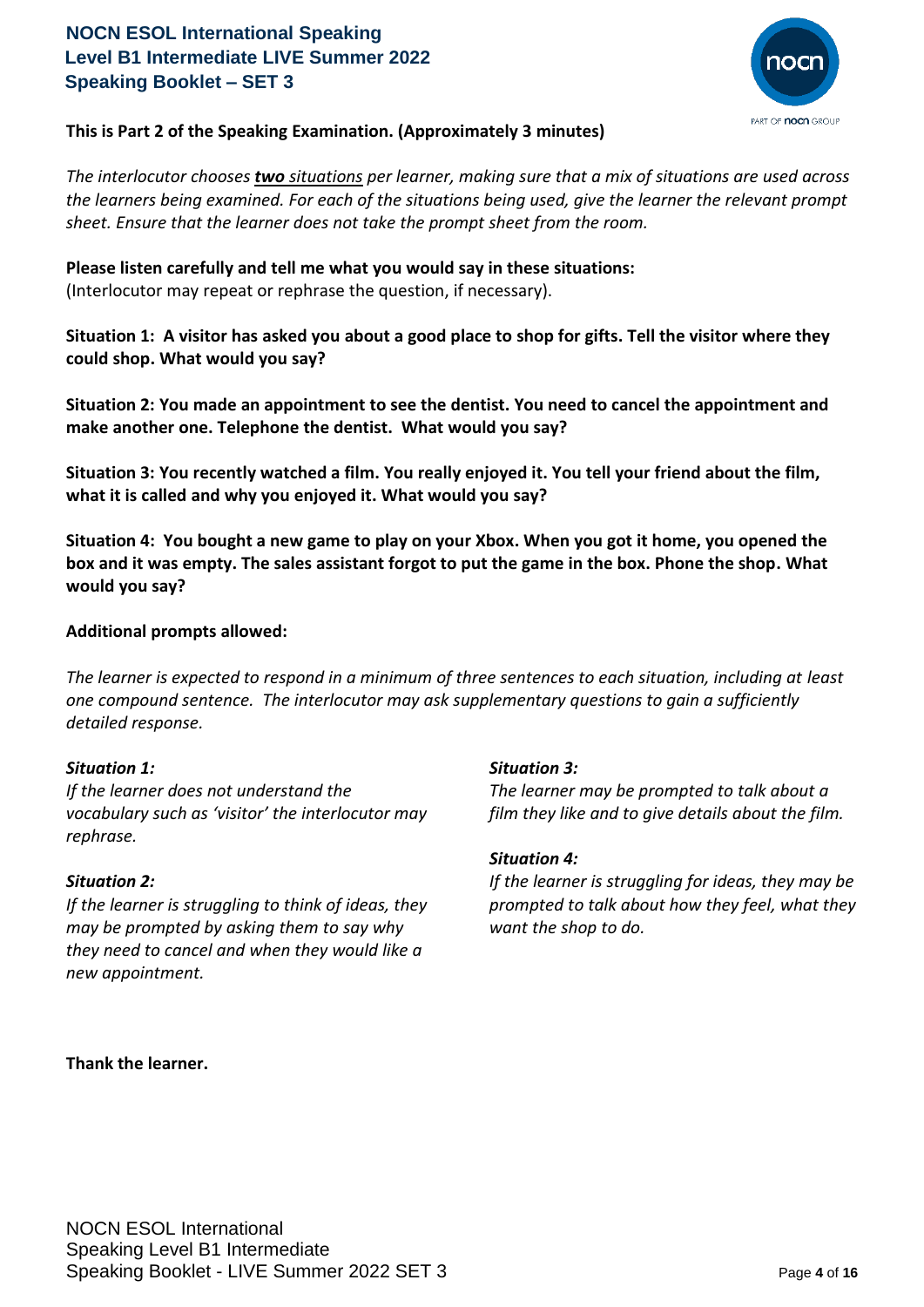

# **This is Part 3 of the Speaking Examination. (Approximately 4.5 minutes)**

*The interlocutor chooses one scenario per learner, making sure that both scenarios are used across the learners being examined. For the scenario being used, give the learner the relevant prompt sheet. Ensure that the learner does not take the prompt sheet from the room.* 

**Scenario 1: You told your friends that you will go to the beach with them tonight. Your parents say that you can't go because your uncle is visiting. Convince your parents to let you go. You will have two minutes to prepare for the conversation. You may make notes. I will play the part of one of your parents.**

**Scenario 2: You are on holiday with a friend. You want to go on a fast boat trip. Your friend wants to go swimming. Convince your friend to go on the boat trip. You will have two minutes to prepare for the conversation. You may make notes. I will play the part of your friend.**

**Scenario 3: Your teacher has asked for someone to show a famous person around your school. You would like to do this. Convince your teacher that you are the best person to do this role. You will have two minutes to prepare for the conversation. You may make notes. I will play the part of your teacher.**

**Scenario 4: You work in a tourist office. Your manager asked you to write a report about museums and activities for visitors. You need more time to finish the report. Persuade your manager to give you another week to finish the report. You will have two minutes to prepare for the conversation. You may make notes. I will play the part of your manager.**

### **Additional prompts allowed:**

*There should be a minimum of five exchanges to ensure that the learner has considered a number of options and put across sufficient arguments. If the learner does not understand a word or phrase, the interlocutor may explain the concept. Other ideas that the interlocutor may use for each scenario include:* 

# *Scenario 1:*

*Your uncle has come to visit, and he will want to see you.*

*Can't you meet your friends another night? You can have fun at home with us and your uncle.*

# *Scenario 2:*

*Fast boats are too fast, they scare me. It will be fun swimming in the sea. How long does the boat trip take?*

### *Scenario 3:*

*What would you say about the school? Why should I choose you and not someone else? How long have you been at the school?*

### *Scenario 4:*

*I need this information now. I need time to plan what trips we will offer. Can you get it to me before the end of the week?*

# **Thank the learner. End of Examination**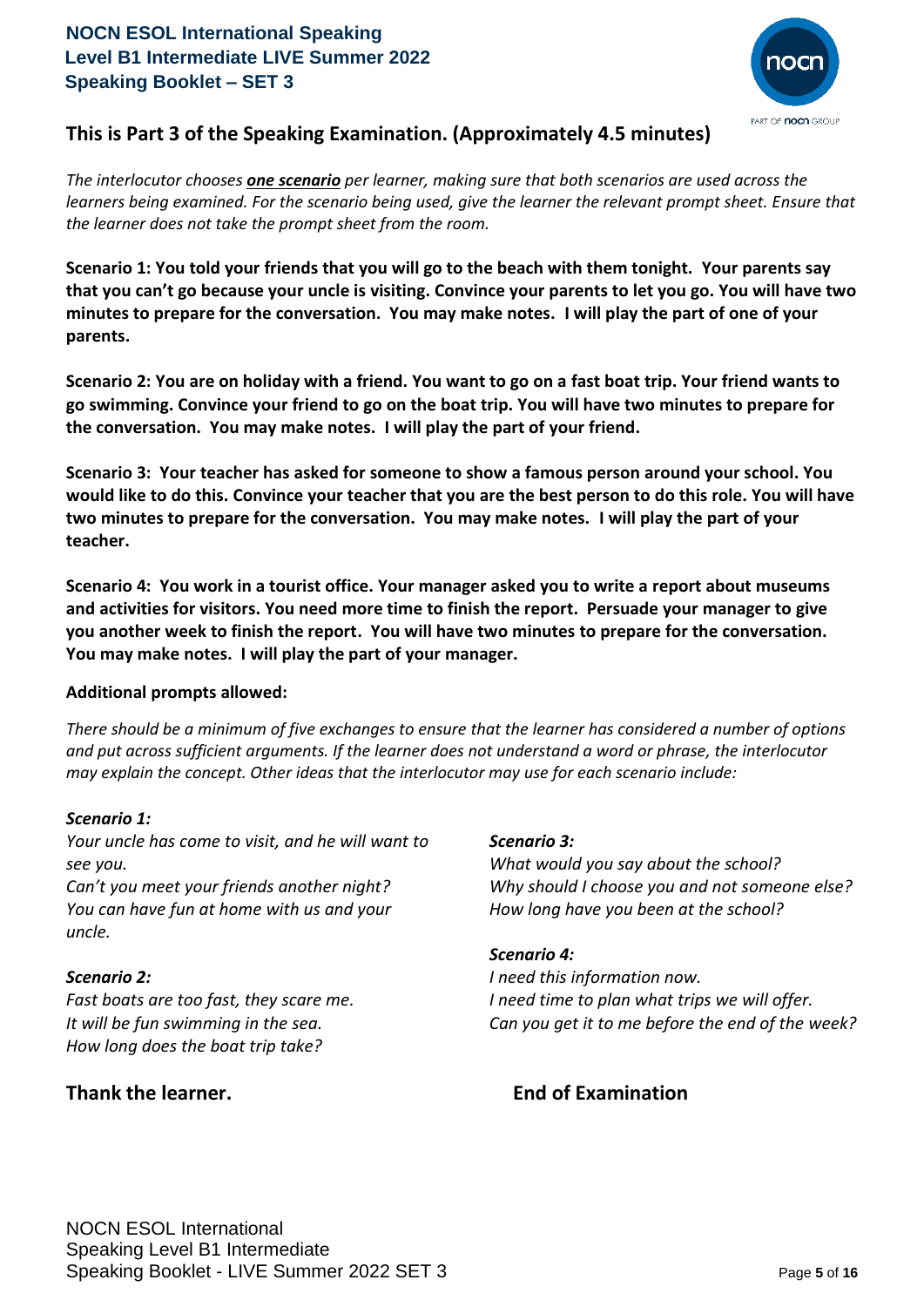

# **This page is intentionally blank.**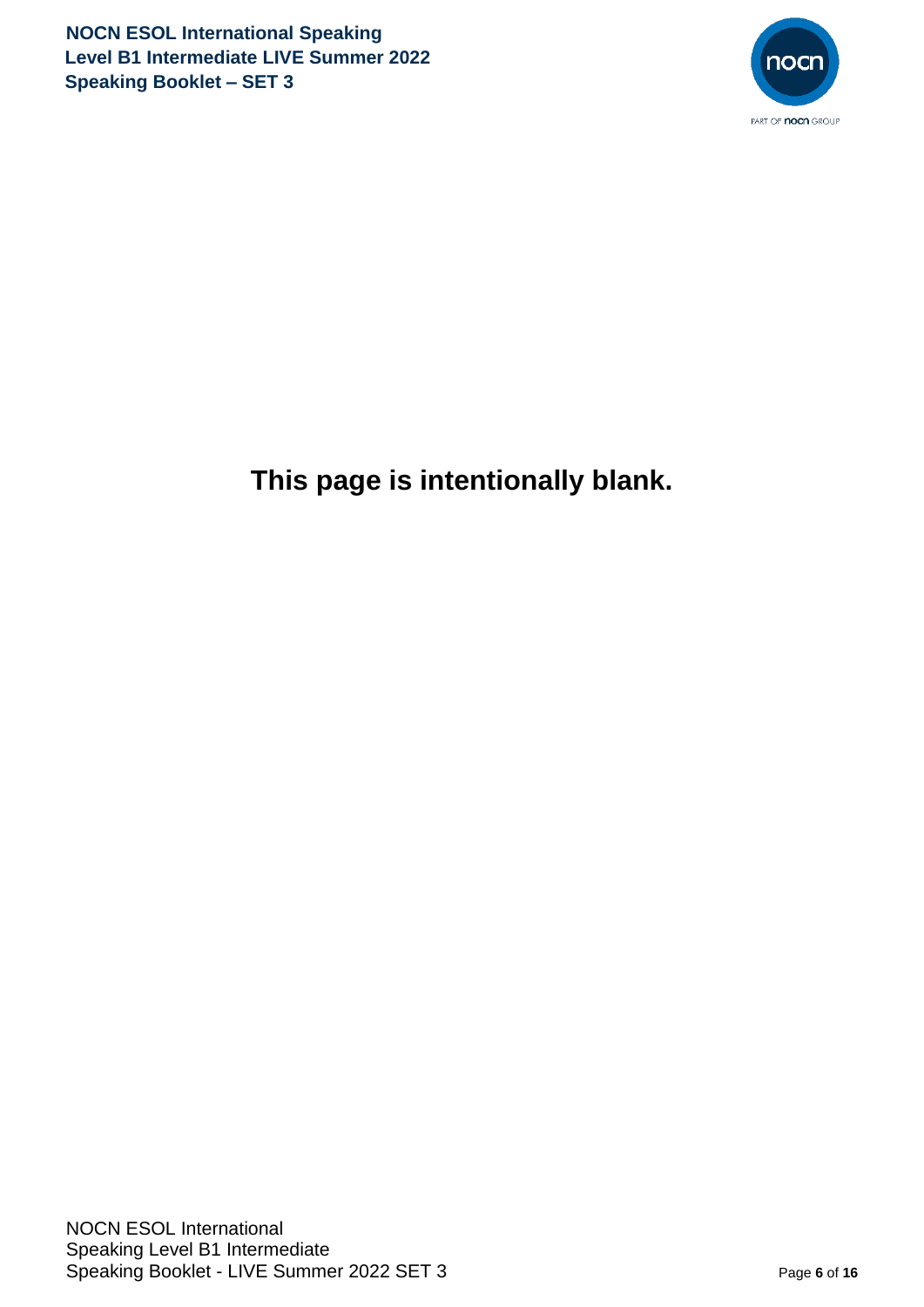

# **ESOL International**

# **English Speaking Examination**

# **Level B1 Intermediate**

**Instructions to interlocutor**

Please give the learner the correct sheets for the situations and scenarios being used in the examination for Part Two and Part Three.

The learner must complete two situations for Part Two and one scenario for Part Three.

**Do not allow the learner to take the prompt sheet from the room.**

**Do not allow the learner to see the additional prompt sheets for the situations or scenarios not being used.**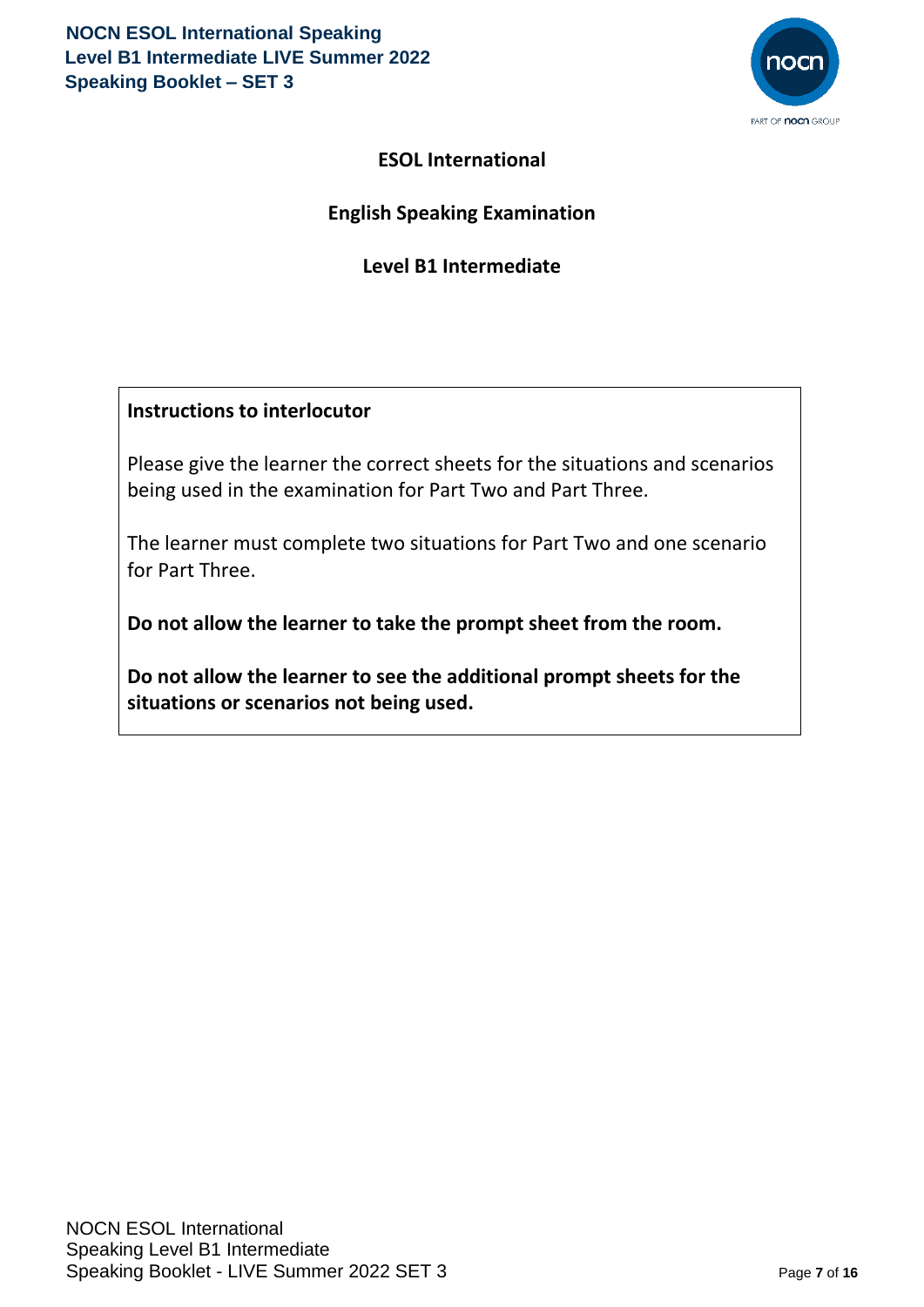

**Part Two - Situation 1**

**A visitor has asked you about a good place to shop for gifts. Tell the visitor where they could shop.**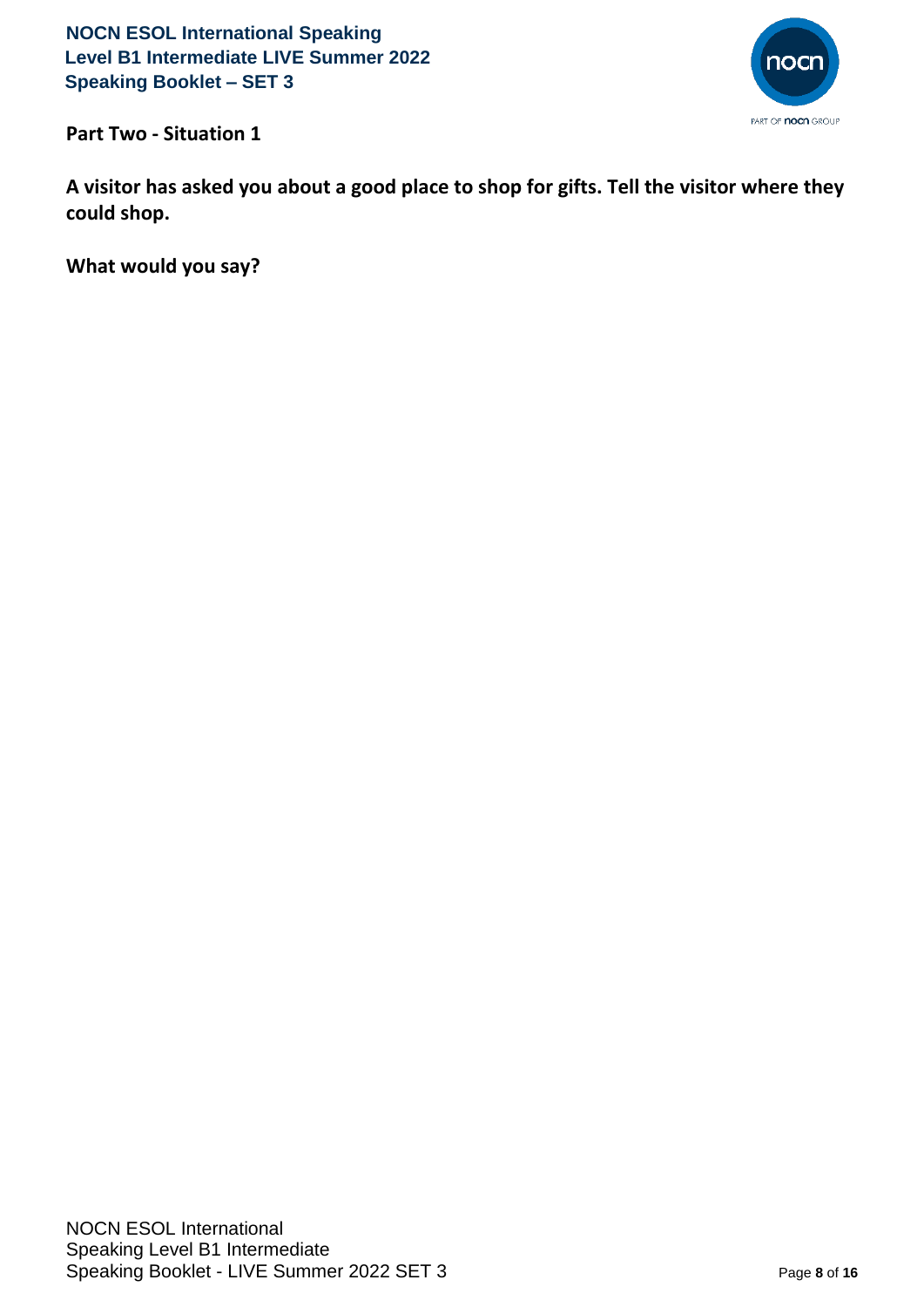

**Part Two- Situation 2**

**You made an appointment to see the dentist. You need to cancel the appointment and make another one. Telephone the dentist.**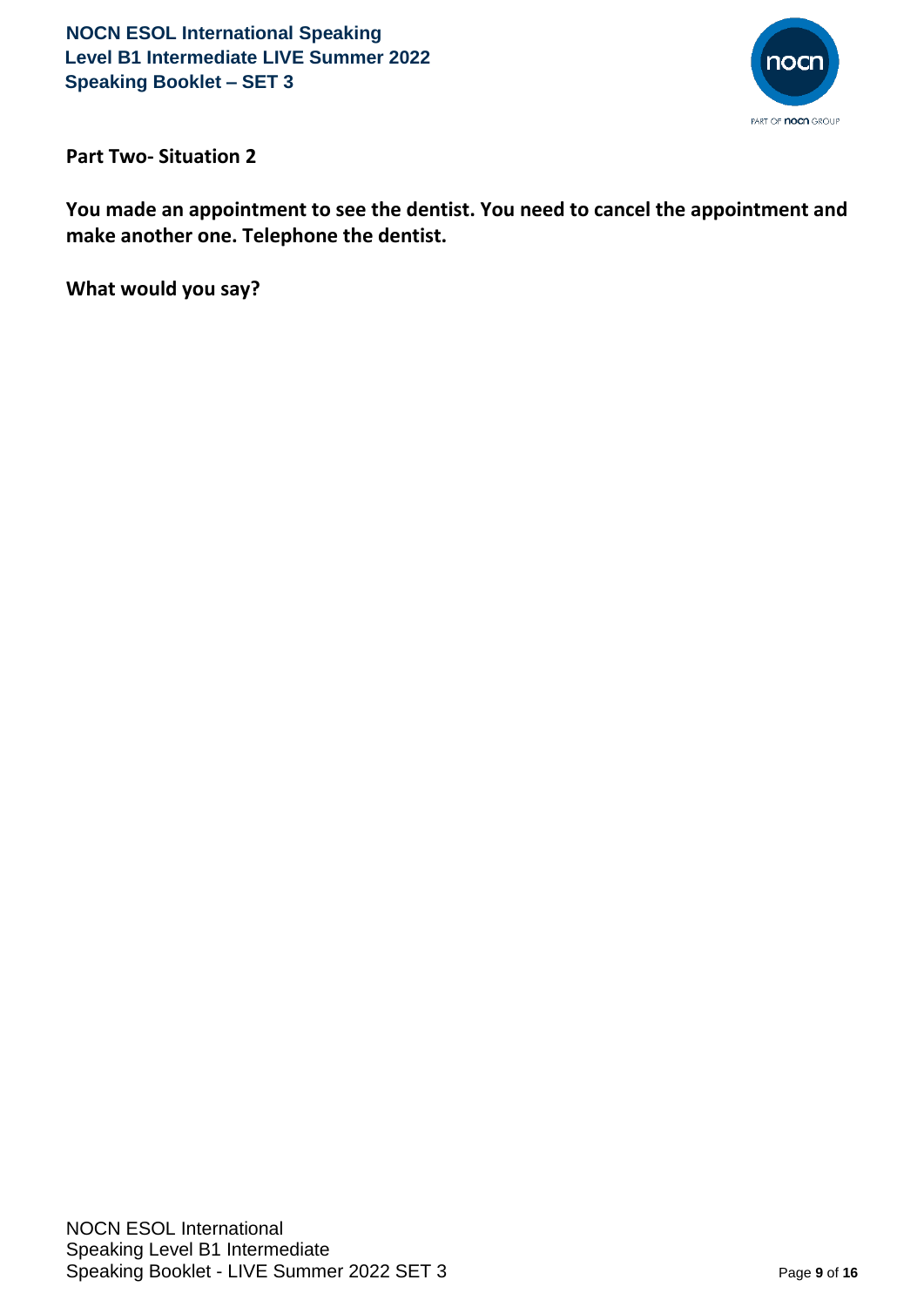

**Part Two - Situation 3**

**You recently watched a film. You really enjoyed it. You tell your friend about the film, what it is called and why you enjoyed it.**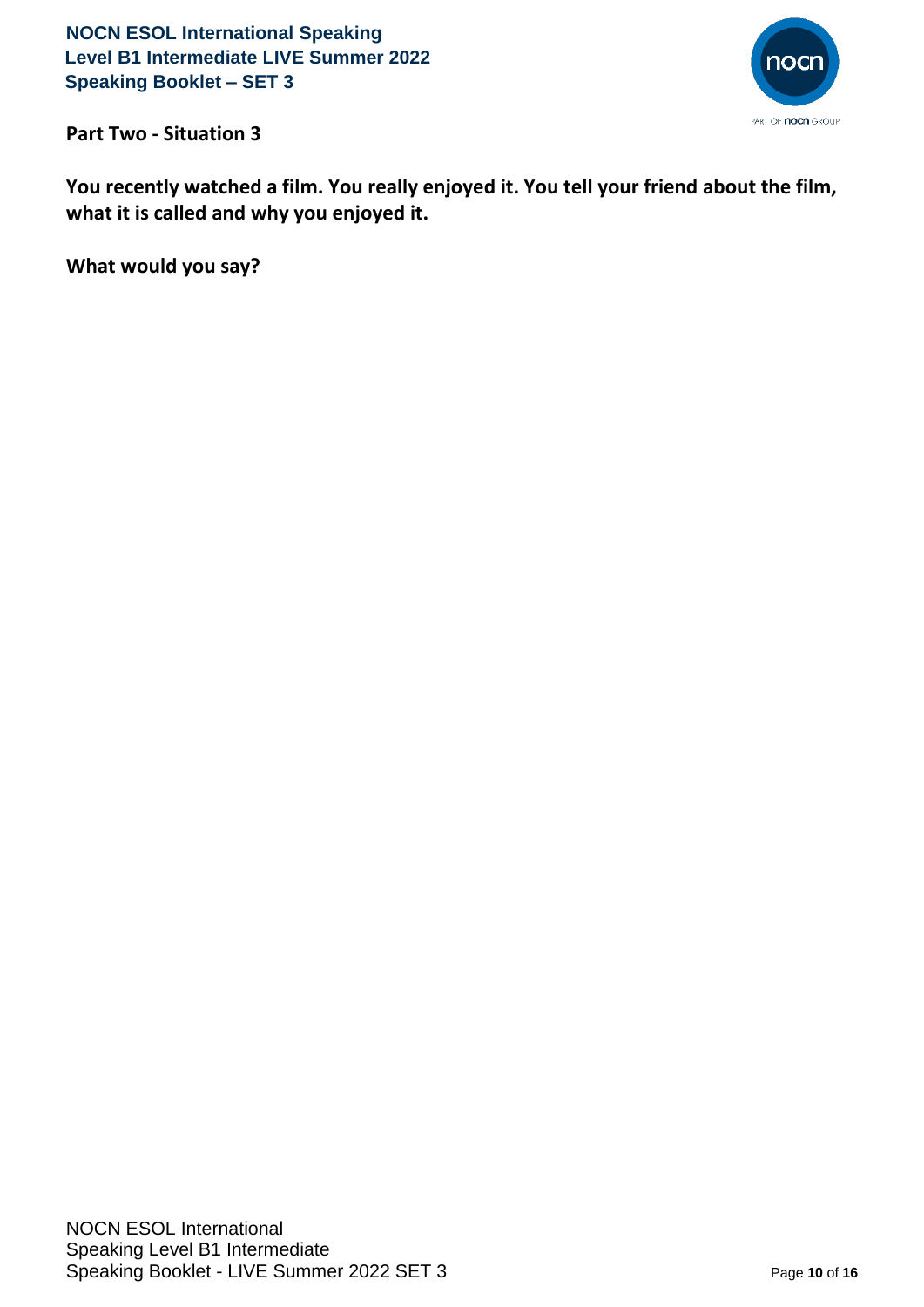

**Part Two - Situation 4**

**You bought a new game to play on your Xbox. When you got it home, you opened the box and it was empty. The sales assistant forgot to put the game in the box. Phone the shop.**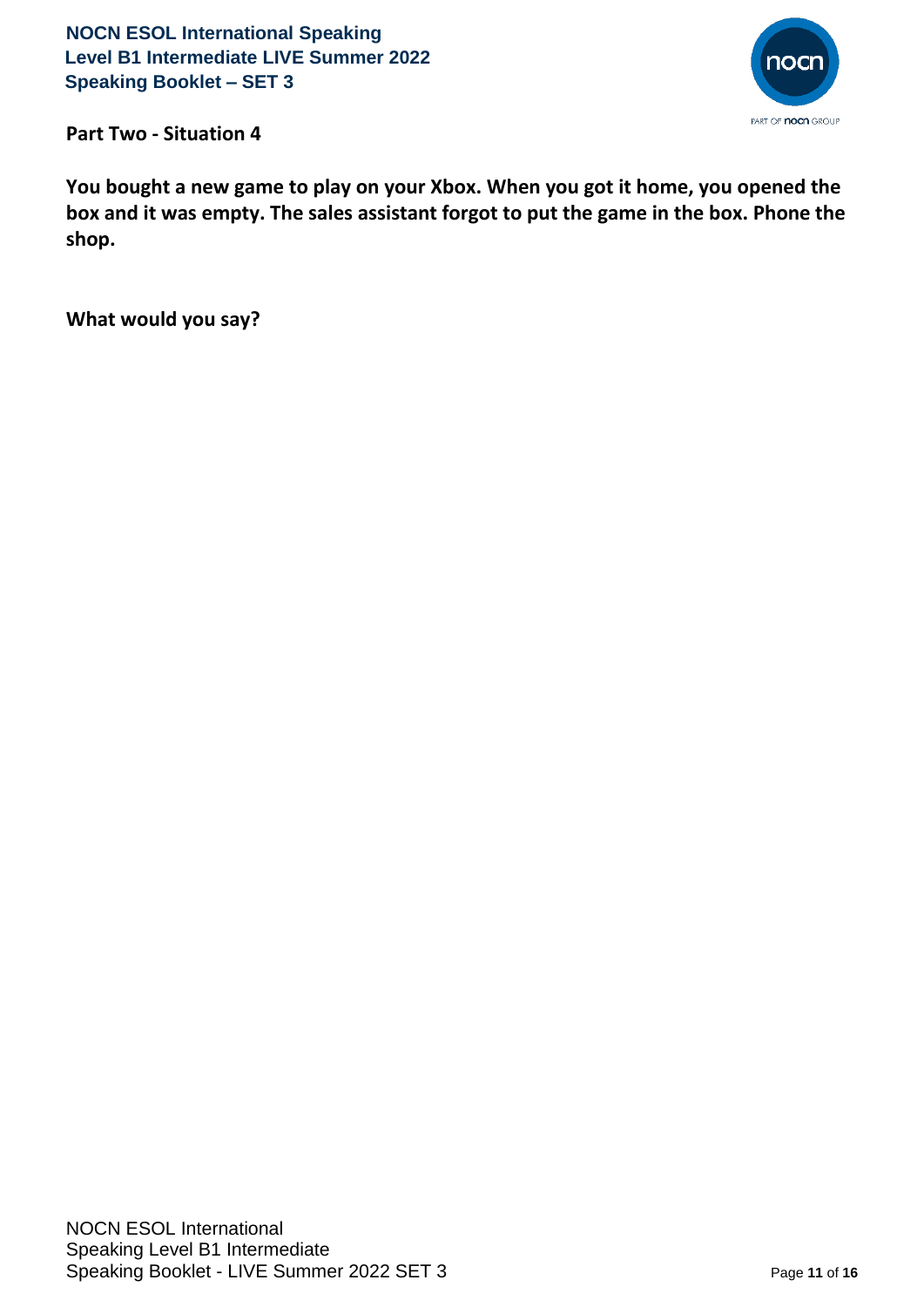

**Part Three - Scenario 1**

**You told your friends that you will go to the beach with them tonight. Your parents say that you can't go because your uncle is visiting. Convince your parents to let you go.** 

**You will have two minutes to prepare for the conversation. You may make notes. I will play the part of one of your parents.**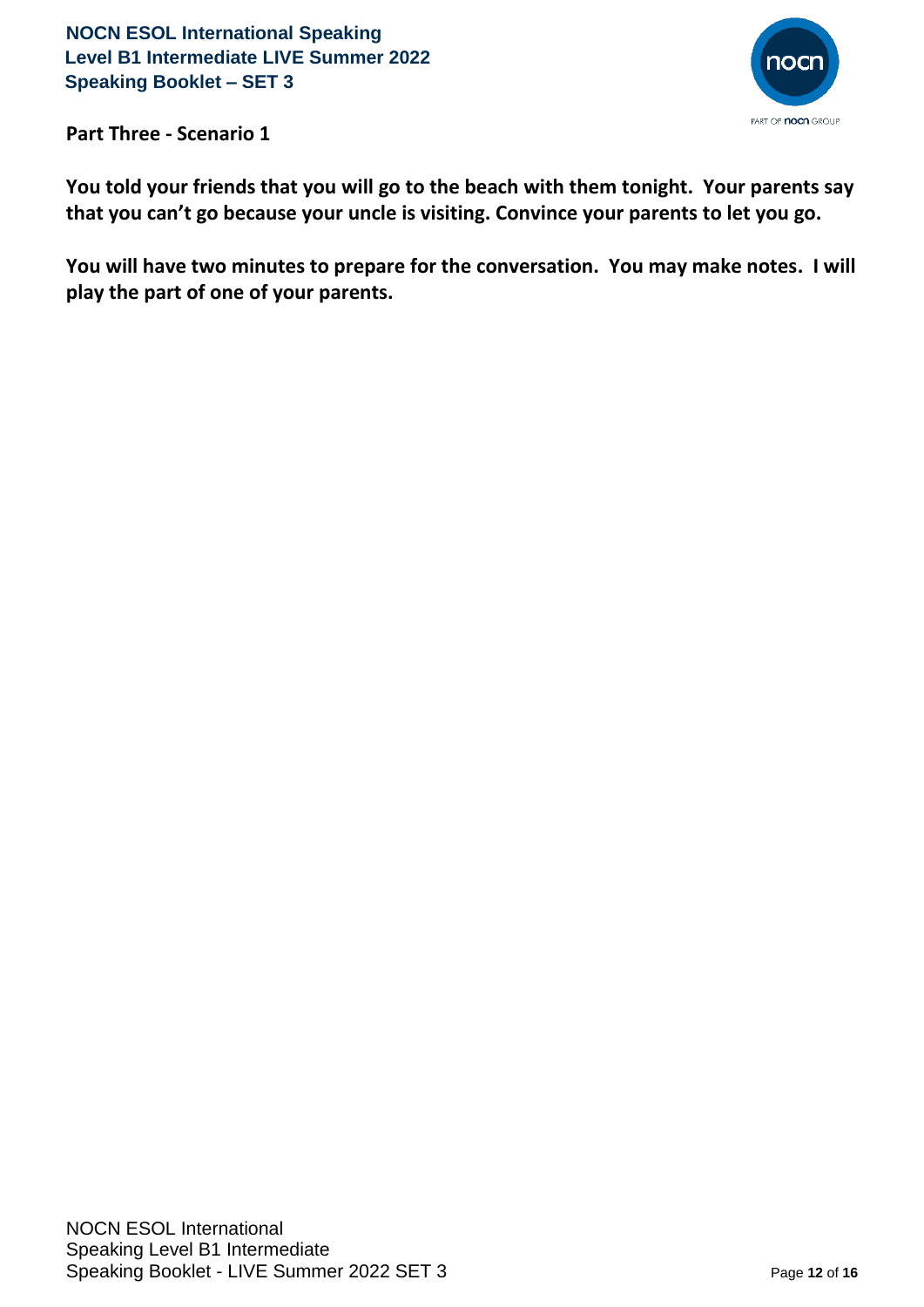

**Part 3 - Scenario 2**

**You are on holiday with a friend. You want to go on a fast boat trip. Your friend wants to go swimming. Convince your friend to go on the boat trip.** 

**You will have two minutes to prepare for the conversation. You may make notes. I will play the part of your friend.**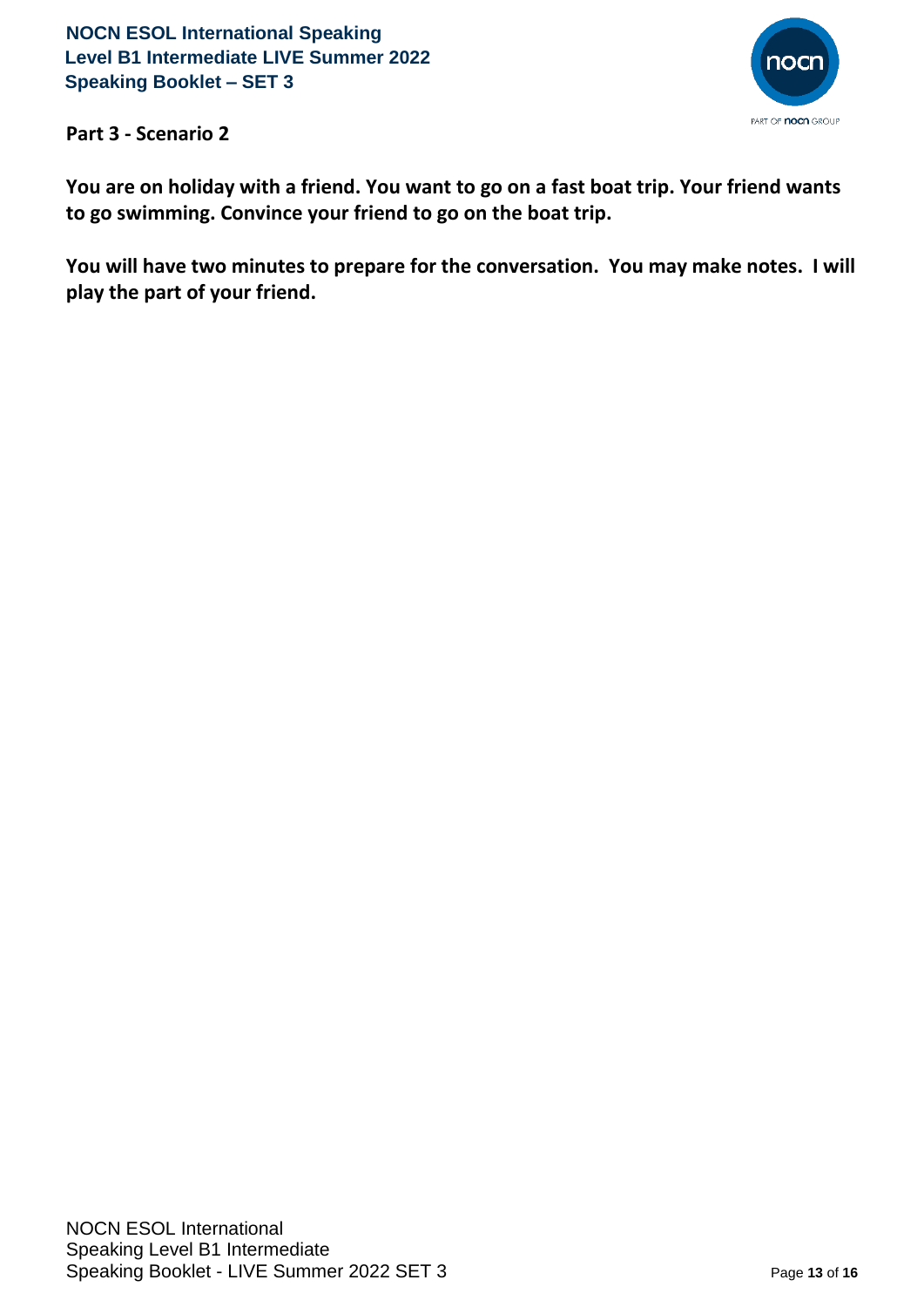

**Part 3 - Scenario 3**

**Your teacher has asked for someone to show a famous person around your school. You would like to do this. Convince your teacher that you are the best person to do this role.**

**You will have two minutes to prepare for the conversation. You may make notes. I will play the part of your teacher.**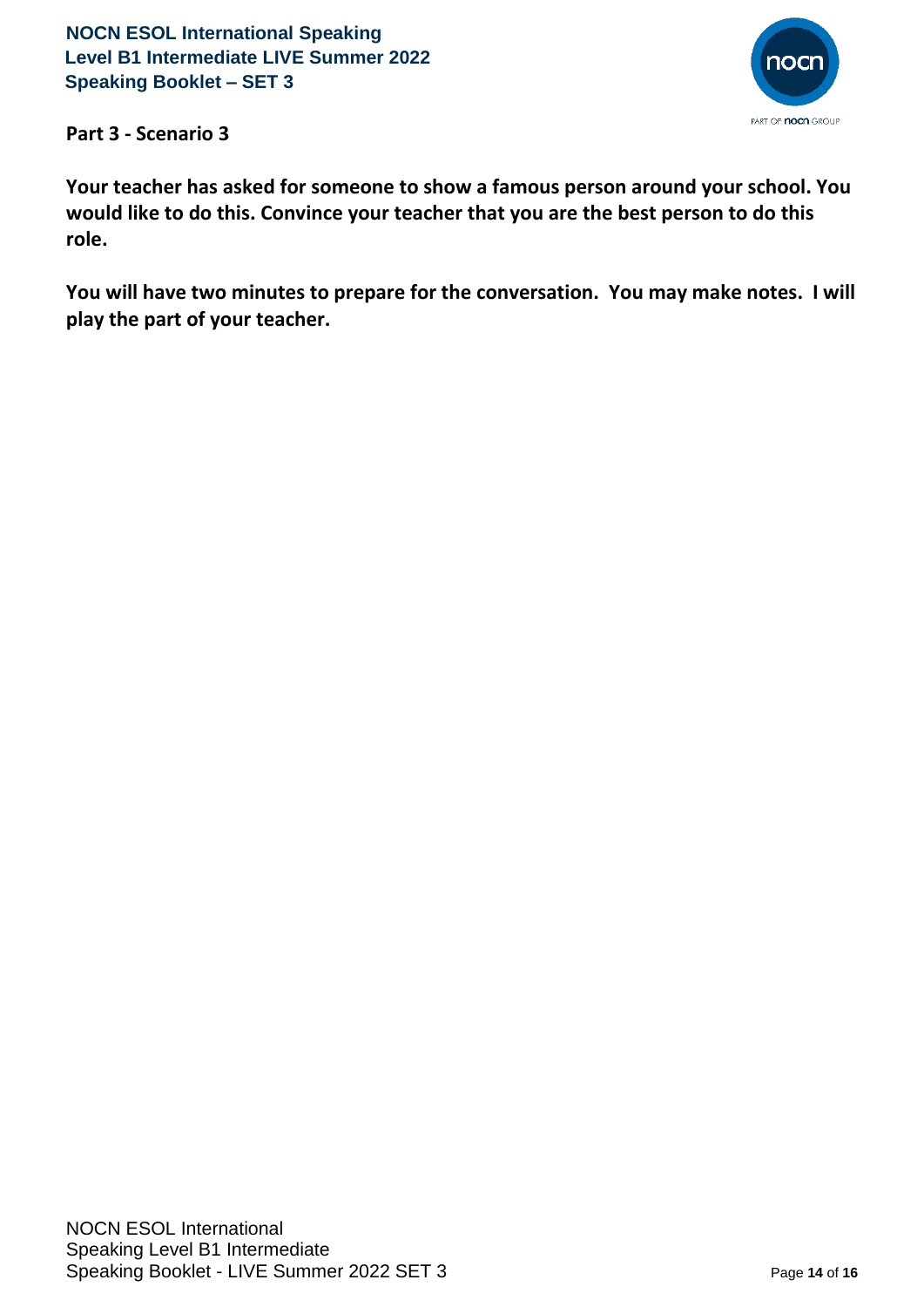

**Part 3 - Scenario 4**

**You work in a tourist office. Your manager asked you to write a report about museums and activities for visitors. You need more time to finish the report. Persuade your manager to give you another week to finish the report.**

**You will have two minutes to prepare for the conversation. You may make notes. I will play the part of your manager.**